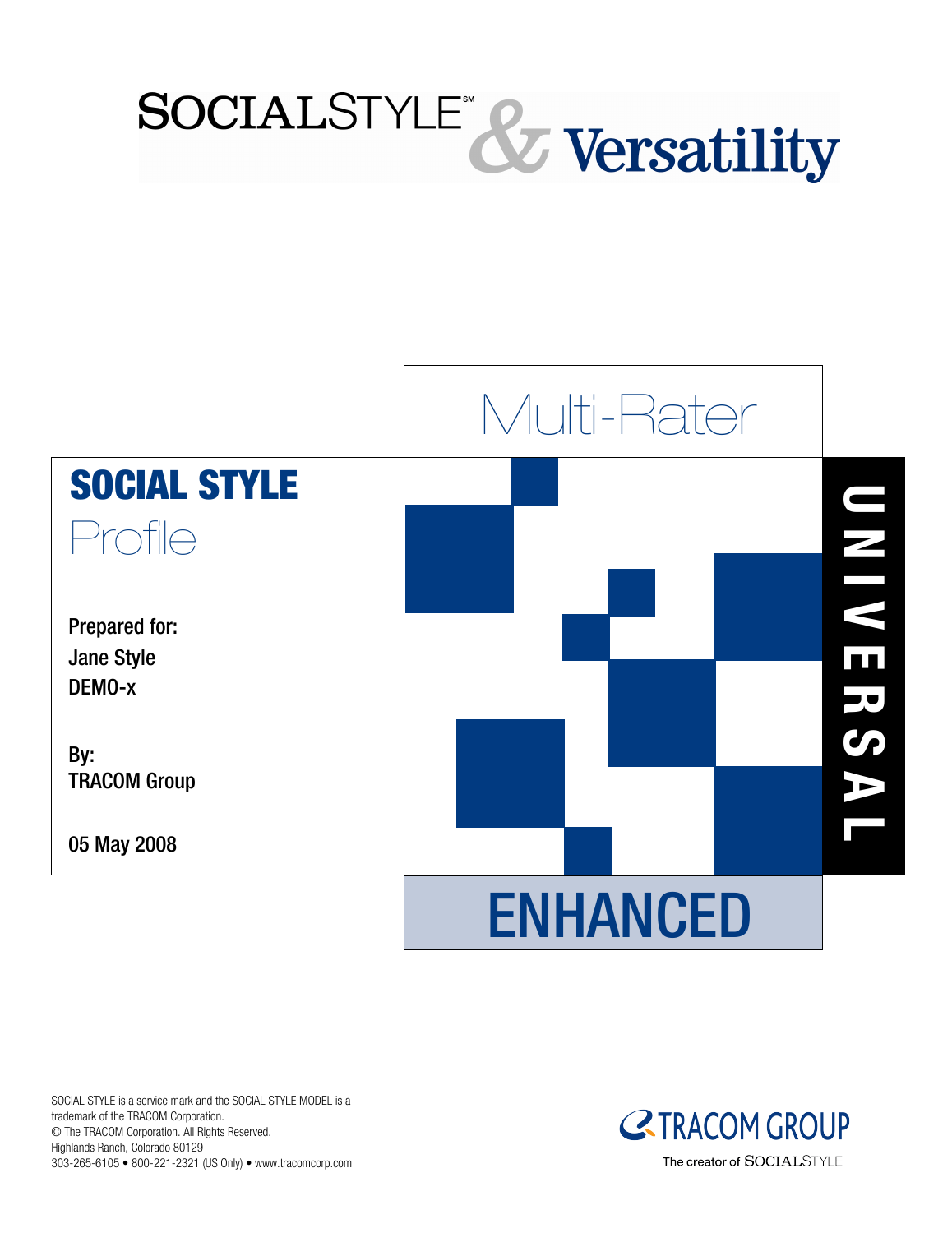

### Your report is organized into two parts:

# Part 1: Your SOCIAL STYLE

This section provides your SOCIAL STYLE Multi-Rater Profile results, based on the input of your reference group. It also includes your self-perception of your own behavioral style. You will see a SOCIAL STYLE profile graph that displays your SOCIAL STYLE position, followed by interpretation of your results. This section also includes information about how to understand your results, explanations of other SOCIAL STYLE positions, and "key reminders" about SOCIAL STYLE.

# Part 2: Your Versatility

This section contains your Versatility Multi-Rater Profile results. You will be provided with information about how you interact with your reference group, regardless of your particular SOCIAL STYLE. You will learn how you generally focus on meeting your co-worker's needs versus focusing on meeting your own particular needs.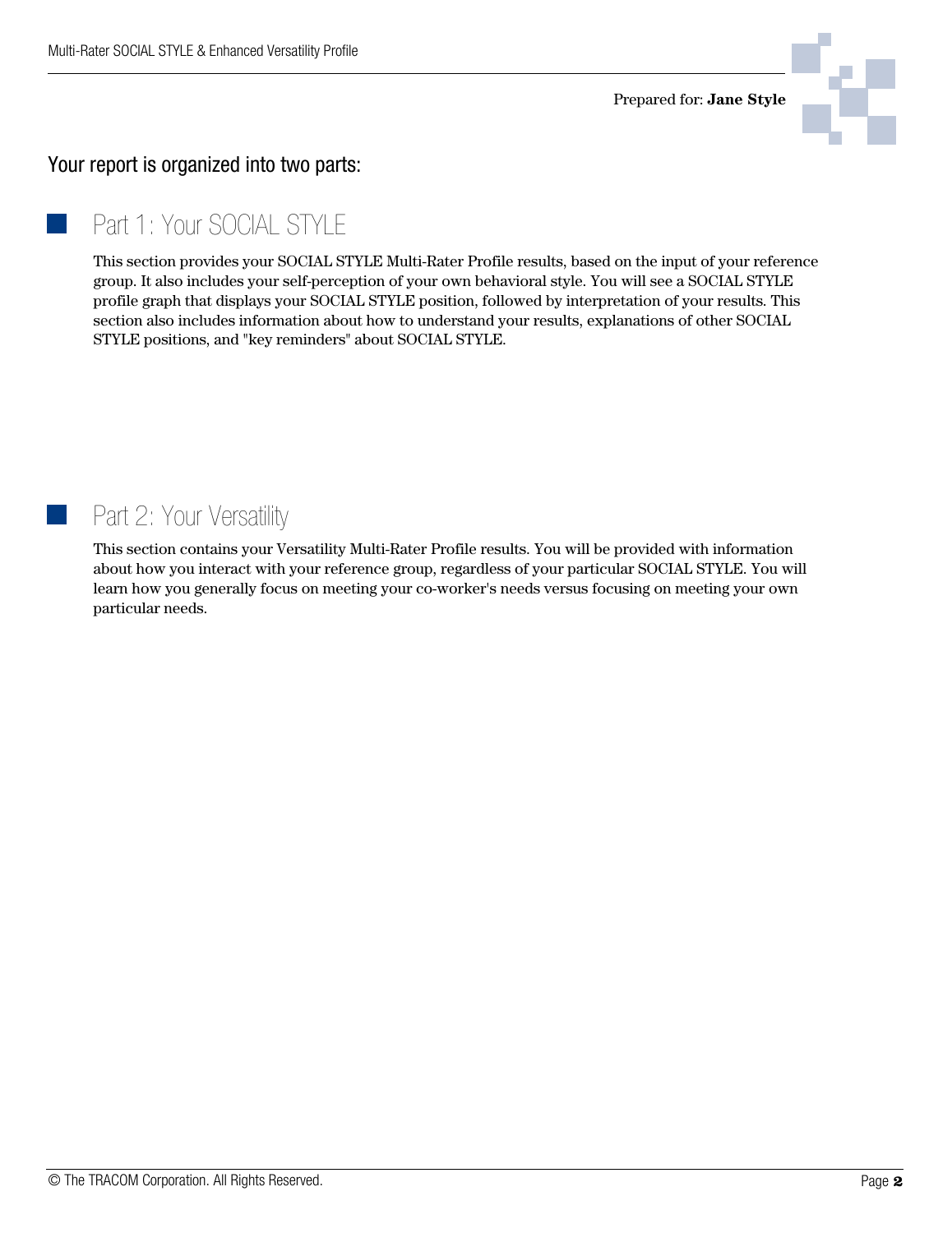





#### What is the SOCIAL STYLE Profile?

The SOCIAL STYLE Profile is a description of how others see your behavior. It is based on decades of research and has proven valid for adults of all ages and backgrounds. The profile describes how a person's behavior, not personality, is seen by others.

#### How Should You View the Profile?

The profile and the report present a consensus generalization about your behavior from the perspective of the references you invited to complete the questionnaire. They responded to a series of items that describe day-to-day behavior. They were describing what they saw. The attached report is a description of the Profile category most typical of your actions and is not a personalized description of you. Your report is identical to the report received by all persons who show a similar SOCIAL STYLE position.

#### Cautions for You

You should view your position in the Profile as the center of the range of behaviors which others see as typical of you. To a large degree, this is what your acquaintances expect of you. The lines in the Profile separating categories A, B, C, D, and 1, 2, 3, 4 are for convenience in identification and should not be thought of as limiting you. They do not form boxes in which all people are alike, but areas where behavioral similarities can be seen. You also will be seen as similar to persons in adjacent categories, but the more distant the category in the profile model, the more dissimilar the observable behavior will be from yours.

#### Recommendations to You

You will find some of the statements in the report easy to accept and others less so. You may wish to accept some of the comments as true of the category, but not of you as an individual. Be careful about rejecting the report too quickly. Ask yourself why others might see you this way. Much of what you think and feel about yourself may not be observable to others. What you believe about yourself might be obscured from others by your more observable, habitual actions. The greatest significance of the SOCIAL STYLE Profile is that it will focus your attention on what others see and react to rather than on your feelings. Your inner feelings are important, but so is the reality of others' perceptions.

#### Final Note

If you can come to accept the description of your observed behavior, your SOCIAL STYLE position, you will know something of your own impact on others. To create productive relationships you must show enough concern for other people to behave in a manner appropriate for them. Knowing how others differ from you, based on being aware of your own Style, is the best foundation for making appropriate adaptions in dealing with others.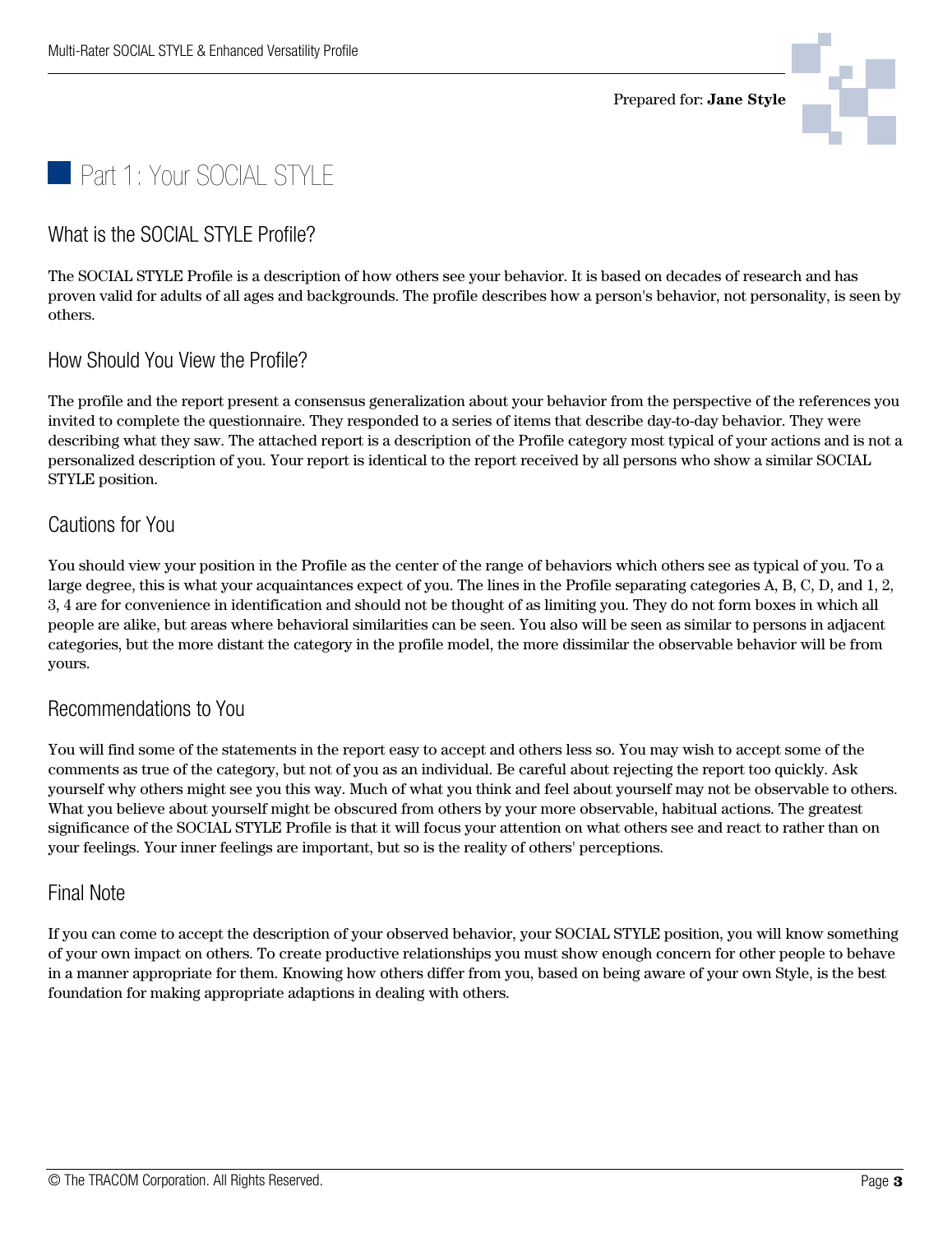





# SOCIAL STYLE Position: Expressive A4

Review the Style narrative for the quadrant in which your SOCIAL STYLE score placed you. It will also be informative to review the other Style Categories.

### EXPRESSIVE STYLE  $=$  Tell Assertive  $+$  More Emoting Behavior

People with Expressive Style focus their attention on the future with intuitive visions and outspoken spontaneity. They can be seen as imaginative and creative as they interact with others. Expressive Style people can generate enthusiasm. Their behavior can be intensely stimulating, exciting, and fun for those who get caught up in their dreams. They tend to make decisions quickly based on how they feel about relationships. Some see Expressive Style behavior as flighty, impractical, and overly emotional. Because of their desire to act on opinions, hunches, and intuitions, rather than the hard facts, Expressive Style behavior can lead to mistakes and frequent changes in direction.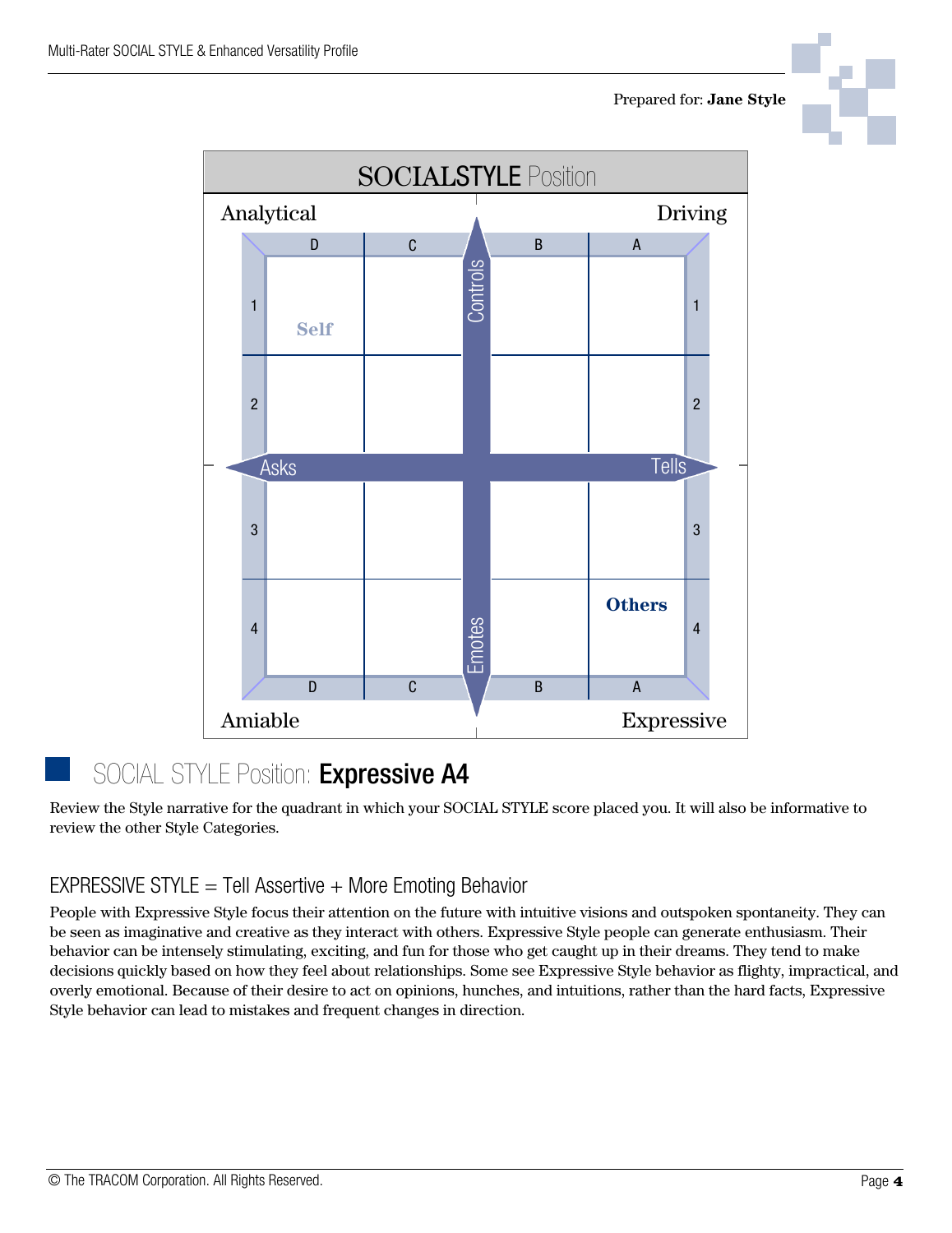Prepared for: **Jane Style**



# SOCIAL STYLE Position: Expressive A4

Review the information below to learn more about the behavioral pluses and minuses of your SOCIAL STYLE

#### Others describe your behavior as:

"Persuasive, emphatic, and outgoing." References indicate that someone with your behavioral style can get excited for unusual and ambitious projects. Others may indicate you sometimes let enthusiasm overwhelm logic.

You appear willing to get personally involved with others, and people report they see you as often taking the initiative to influence their decisions and actions. Others feel you move quickly and that you usually tend to carry them with you.

#### Your behavioral pluses:

Your observable high levels of energy and activity will be definite assets in your efforts to influence others. Others say you can dramatize your feelings to make a point, which serves to increase your impact with many people.

You appear determined and intense in your efforts to achieve success. Others observe that you willingly use those qualities to accomplish a task that will help you get the recognition you want.

#### Your behavioral minuses:

You, and similar individuals, can give the impression you are overly concerned with gaining personal recognition. This can give people the impression you put your own goals ahead of everyone and everything else.

You can seem so carried away with your own ideas that you pay little attention to others' thoughts, unless you think a person holds a position of importance. You offer opinions readily, but can give the feeling you are expressing ideas and attitudes "off the top of your head." Thus, you can appear disorganized and ill-prepared in situations calling for a systematic approach.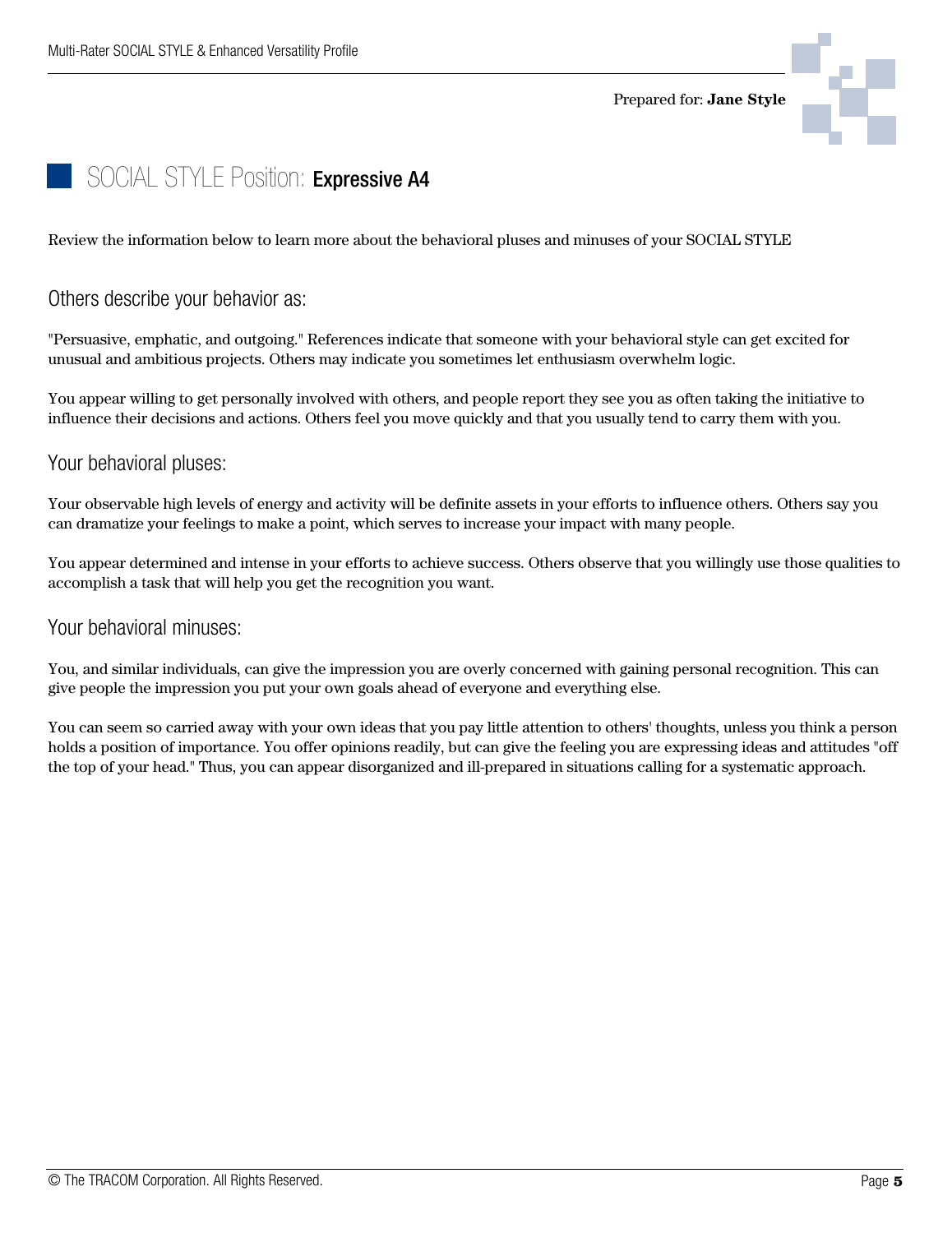

# $AMIABLE$  STYLE = Ask Assertive  $+$  More Emoting Behavior

The Amiable Style person is relationship oriented. Amiable Style individuals interpret the world on a personal basis and get involved in the feelings and relationships between people. They prefer to get things done with and through others. The Amiable Style looks for personal motives in the actions of others. They may find it difficult to understand that some people react purely from the information at hand or the practicality of the situation or from a desire to make the future more interesting and exciting. The Amiable person's sensitivity for others often lends joy, warmth, and freshness to a social situation. They are often good team players. People tend to readily communicate and share with Amiable Style people. They frequently stick with the comfortable and the known. They tend to avoid decisions which might involve personal risks and conflict. As a result, they can appear slow or reluctant to change when the situation demands it.

### ANALYTICAL STYLE  $=$  Ask Assertive  $+$  More Controlled Behavior

The Analytical Style person appears to live life according to the facts, principles, logic, and consistency one can find in reality. People with the Analytical Style tend to behave in ways that fit into their overall theory and ideas about the world. Others may view them as lacking enthusiasm or appearing cold and detached. They project the image of good planners, organizers, and problem solvers with the ability to work out tasks systematically. Because of their apparent concern for facts, logic and serious organization of thought, coupled with a desire to be "right," the Analytical Style often displays a reluctance to declare a point of view. They have a need to analyze all significant possibilities in an attempt to avoid any chance of making illogical or inconsistent decisions. A faith in principles appears to assume greater importance than personal gratification to an Analytical Style.

## DRIVING STYLE  $=$  Tell Assertive  $+$  More Controlled Behavior

People with a Driving Style appear to know what they want and seem to display little difficulty expressing their conclusions about anything that concerns them. Their slogan is "Let's get it done and get it done now." They tend to focus primarily on the immediate timeframe with little concern for past or future. Driving Style people appear swift, efficient, and to the point. They know what they want and become impatient with delays. They tend to show little concern for the feelings of others or for personal relationships. Some consider their actions harsh, severe, or critical, since they give such limited attention to relationships. Others may see this behavior as efficient and decisive. This style seeks control through the use of power in situations which might deny them freedom to act as they wish to achieve their perceived objectives.

# SELF-PERCEPTION AND THE PERCEPTIONS OF OTHERS

Your profile results show how others view your behavior, which may or may not be the same as how you see yourself. The TRACOM Group's research has consistently shown that self-perception is different from the perceptions of others more than 50% of the time. Carefully consider how others view your behavior. The more similar your self-perception is to the perceptions of others, the more you increase your chance of gaining support and respect in the workplace.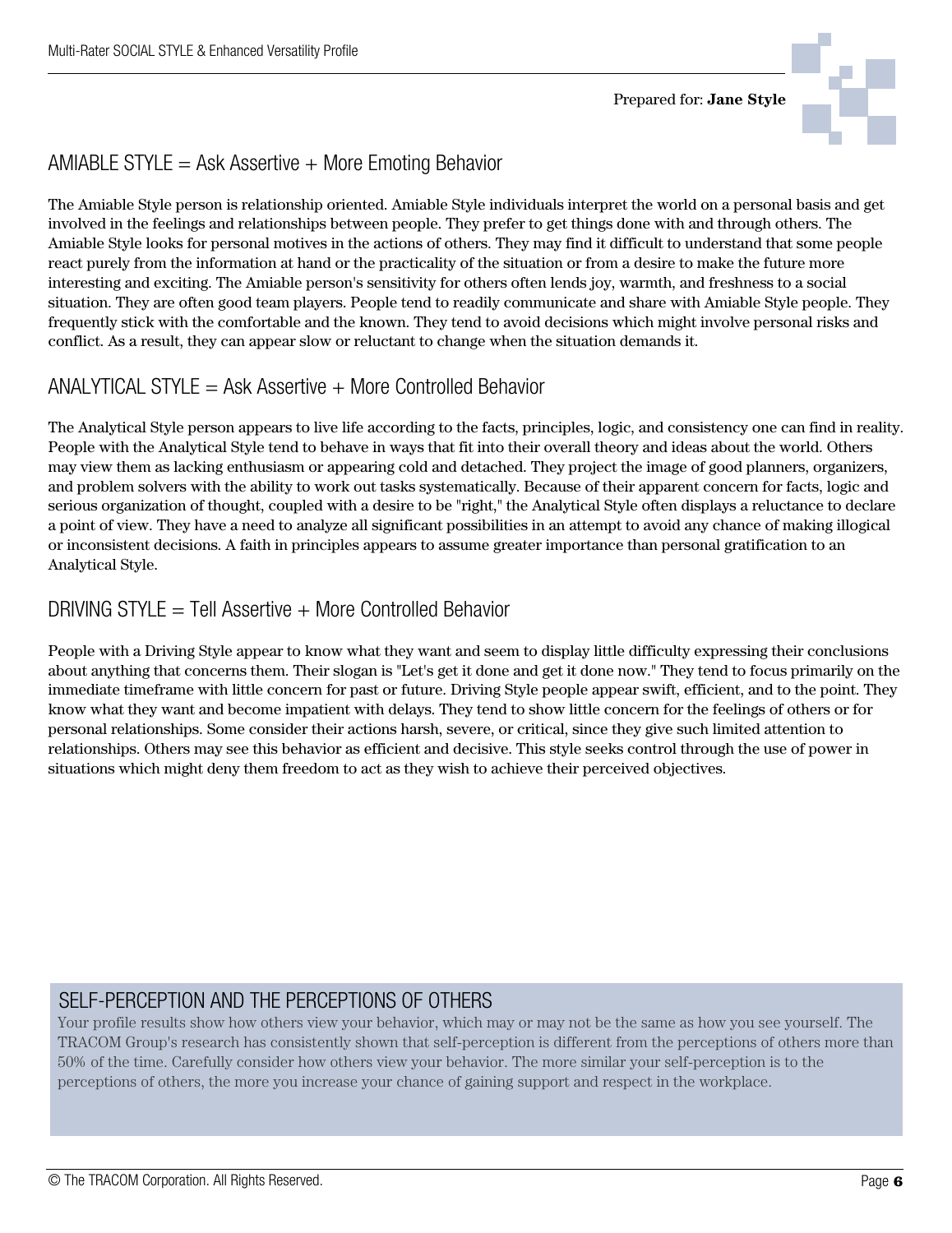Prepared for: **Jane Style**



# Key Reminders

### There Is NO Best SOCIAL STYLE Position

The purpose for learning about your Style is to know more about yourself. With the new knowledge, you can grow and develop into a more productive and effective individual.

#### Your SOCIAL STYLE Is NOT Your Whole Personaility

Some people like to refer to SOCIAL STYLE as personality. Your personality encompasses more than just your SOCIAL STYLE. It includes your hopes, your dreams, your intelligence, your values and all of those things that make you uniquely you! Said another way, your SOCIAL STYLE is only a part of your personality, although a very important part.

#### Your SOCIAL STYLE Profile Represents a Theme in Your Behavior

All of us have, at one time or another, displayed behaviors that fall all along the assertiveness and responsiveness dimensions. But SOCIAL STYLE is the way you see yourself behaving, or preferring to behave, most of the time; it is your behavioral comfort zone.

#### Your SOCIAL STYLE Has Growth Actions

Each of us has behavioral weaknesses. The Driving Style tends to rush into action and dictate activities without listening to others. The Amiable Style tends to acquiesce and go along with others, even though they might not agree with a course of action. Expressive Style people can be very impulsive, not thinking through all the implications of their actions. Analytical Style individuals get bogged down in details and options, without taking a definitive stand on issues. All of these Style-related tendencies can cause tension for others.

#### Your Challenge: Take Initiative to Build Effective Relationships With Others

Don't expect the other person to go out of his or her way to accomodate you. You must decide what you are going to do to meet the needs of others and make the relationship mutually productive.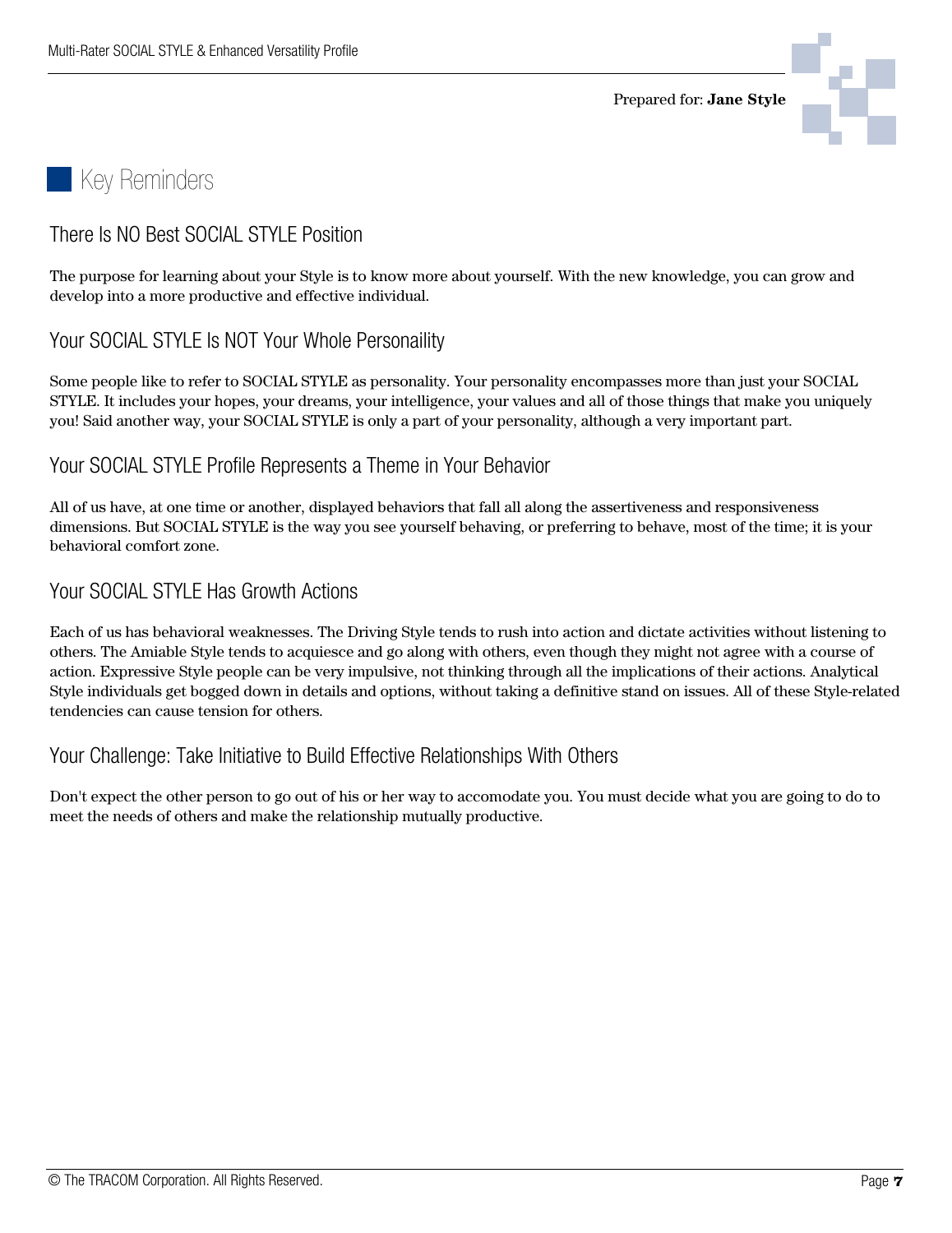



SOCIAL STYLE is a service mark and the SOCIAL STYLE MODEL is a trademark of the TRACOM Corporation. © The TRACOM Corporation. All Rights Reserved. Highlands Ranch, Colorado 80129 303-265-6105 • 800-221-2321 (US Only) • www.tracomcorp.com

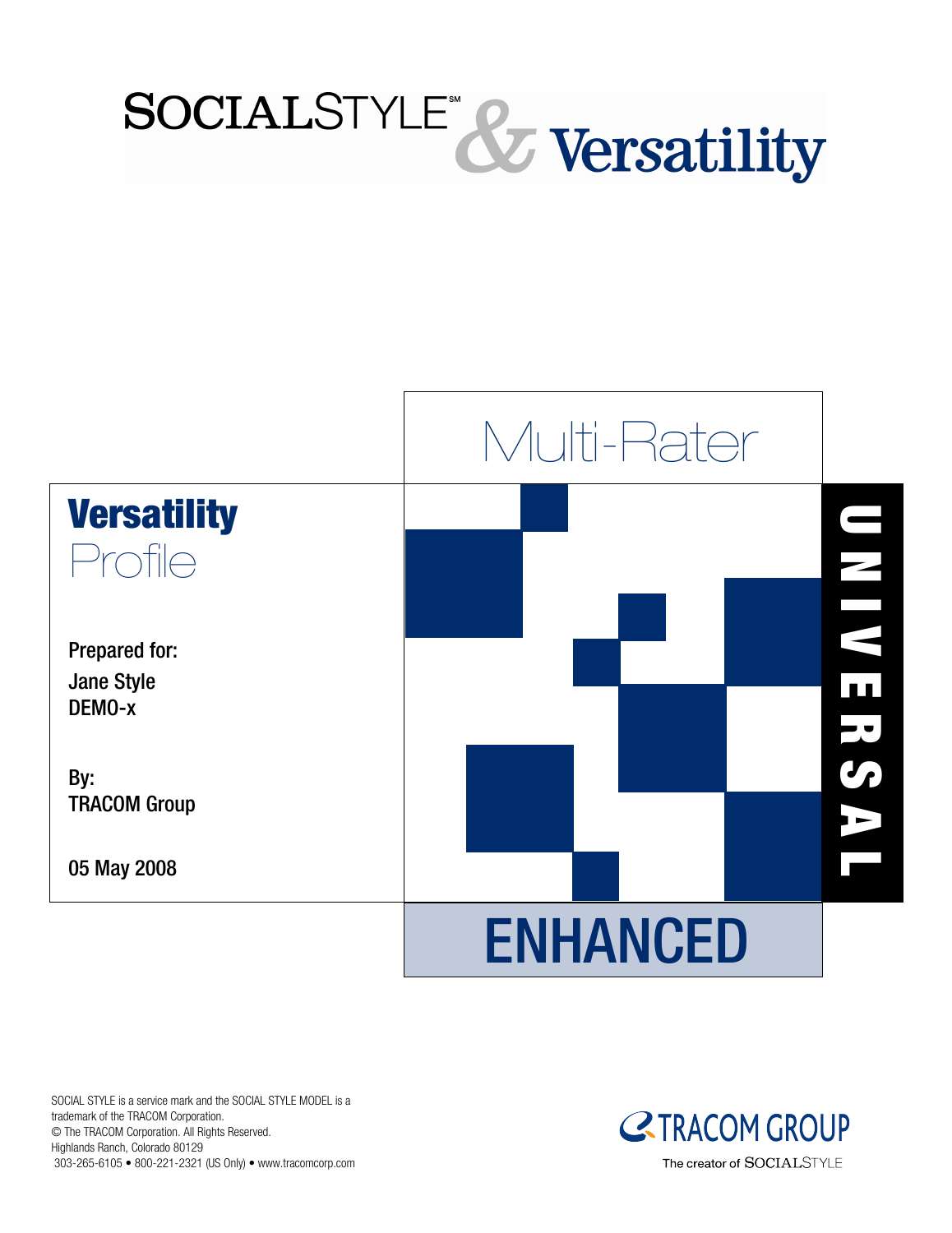

Part 2: Your Versatility

What is Versatility?

Versatility profiles are based on responses provided by your references (colleagues, associates, and others whose names you supplied) to a series of questions about how they perceive your behavior in the workplace. These responses were combined to develop a consensus about your behavior and should provide insight into your perceived level of versatility and social endorsement. A brief overall Versatility Profile is provided below, followed by specific profiles for Image, Presentation, Competence, and Feedback.

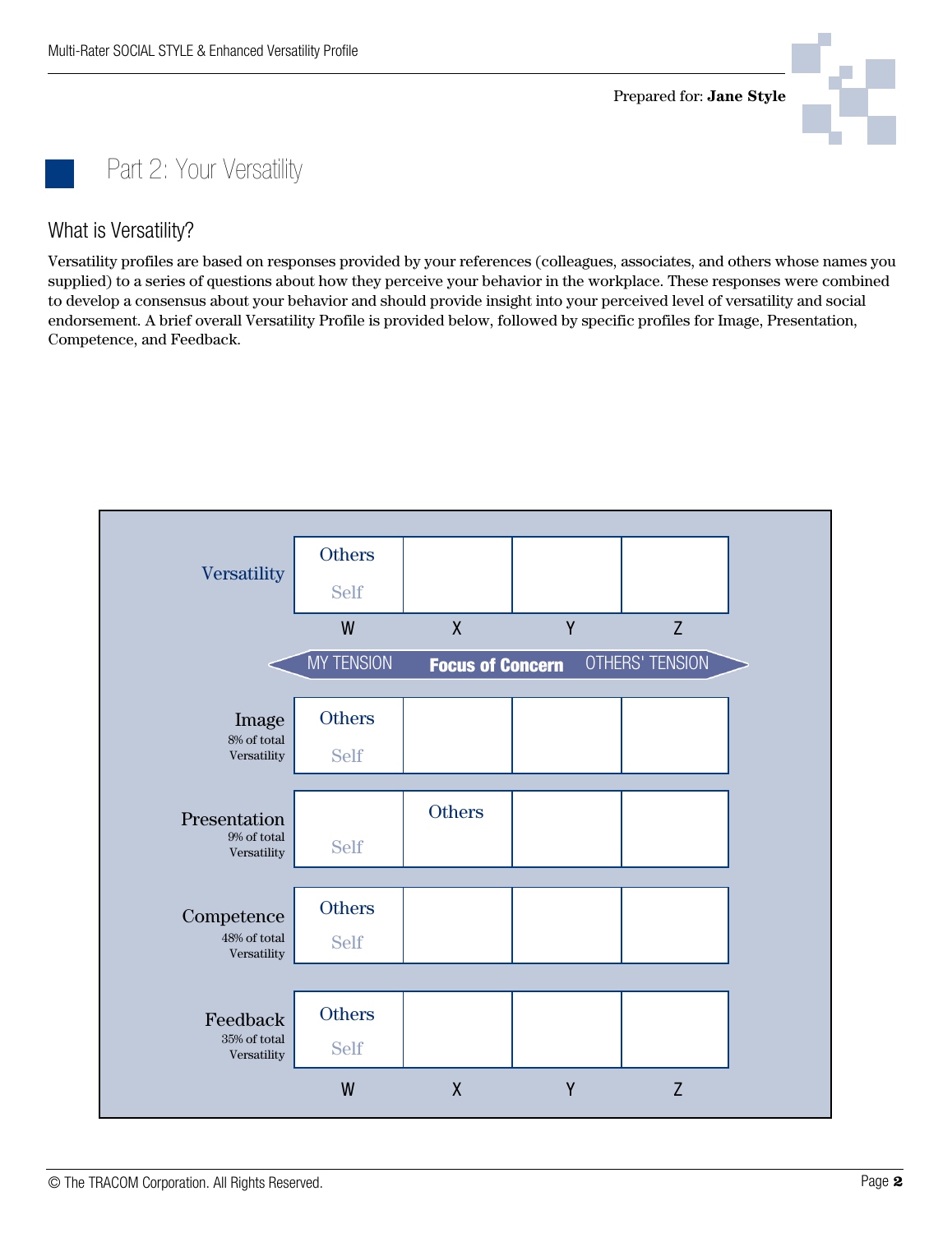

Overall Versatility: **W**

Your references indicate that in your interactions, you sometimes appear to spend most of your effort maintaining your own comfort level rather than adapting your behavior to the Social Style of others. When this is the case, you may not be seen as effectively monitoring the impact your behavior has on others. Your references also indicate that, generally, you seem to stick consistently to your objectives, although while doing so, you may not adequately adapt your Social Style to others whose Styles are different from your own. Thus, you might be seen as focusing only on your own Style needs. To increase your social endorsement in this area, consider how you might demonstrate your receptiveness to the ideas and Style needs of others.

Because the overall Versatility Profile is based on a broad range of behaviors, it is only a general indicator of your Versatility and the endorsement you receive from others. For more specific information about how others perceive you, review each of the Versatility Profiles below. These profiles suggest your areas of relative strength and weakness and can help you identify opportunities for developing behaviors that will increase (or maintain) your Versatility and social endorsement.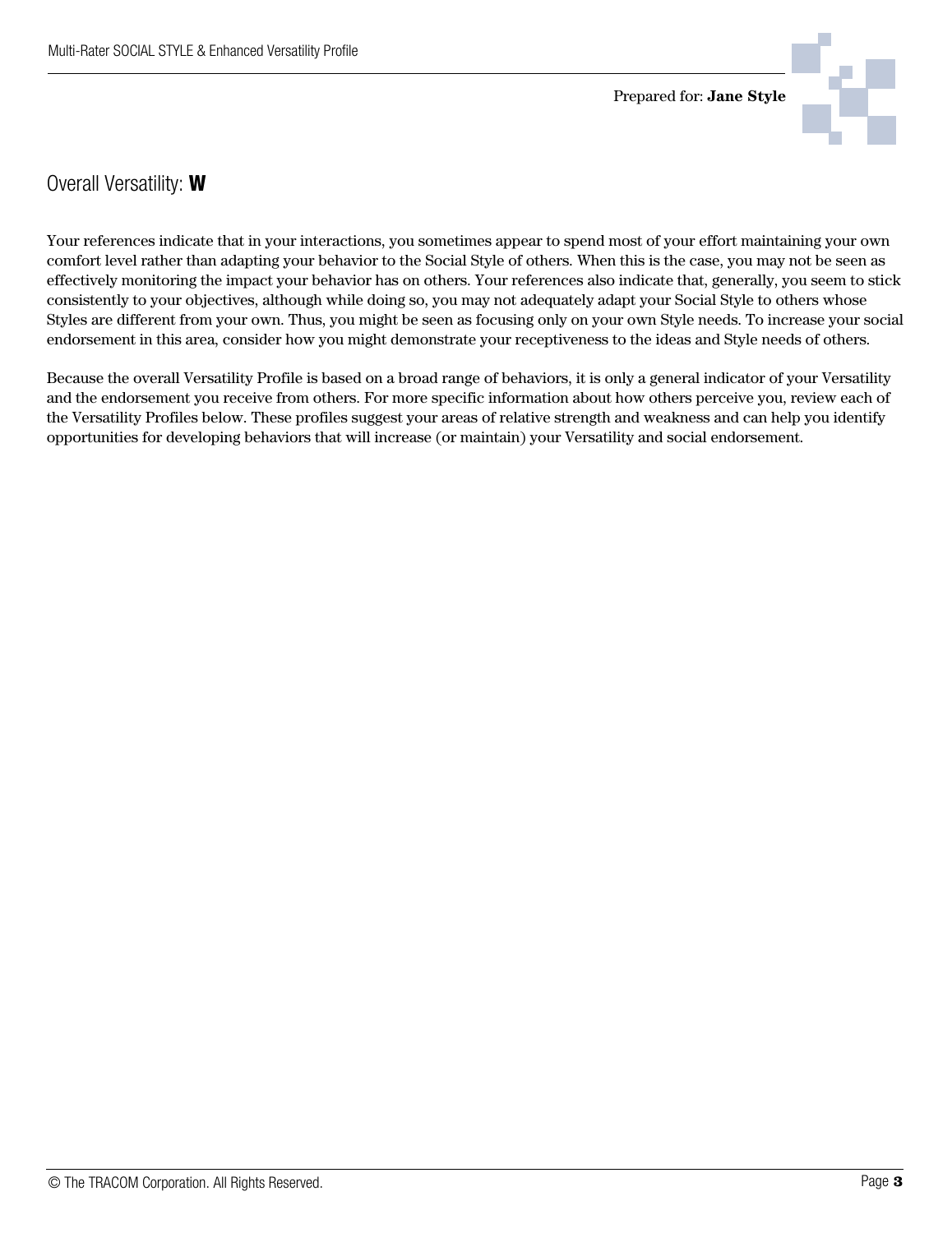

Image: **W**

Your associates view you as someone who is not overly concerned with the impact of your appearance. At times you may dress more informally than what is expected. You may have a tendency to challenge expressed or implicit dress codes and dress in a way that is most comfortable for you, even when the norms may suggest otherwise.

In addition to dress, other factors can affect people's perceptions of your image. For instance, the initial impression you make on others can be affected by the way you carry yourself when entering a room, or by the way you sit and respond during a meeting. The expectations others have about your role and/or title can also affect their initial perception of your image. For instance, a senior manager who wears khaki slacks and a polo shirt to a client meeting would convey a very different image from a senior manager who dresses in formal business attire. In some industries, such casual dress is acceptable and goes unnoticed; in others, it calls attention to itself and adversely affects a person's image.

Dressing as you please and projecting an image that others may feel is not totally appropriate to your role or title is not necessarily a problem, unless it adversely affects your ability to communicate effectively. If that's the case you might want to consider how enhancing your image might improve your Versatility and add to your social endorsement.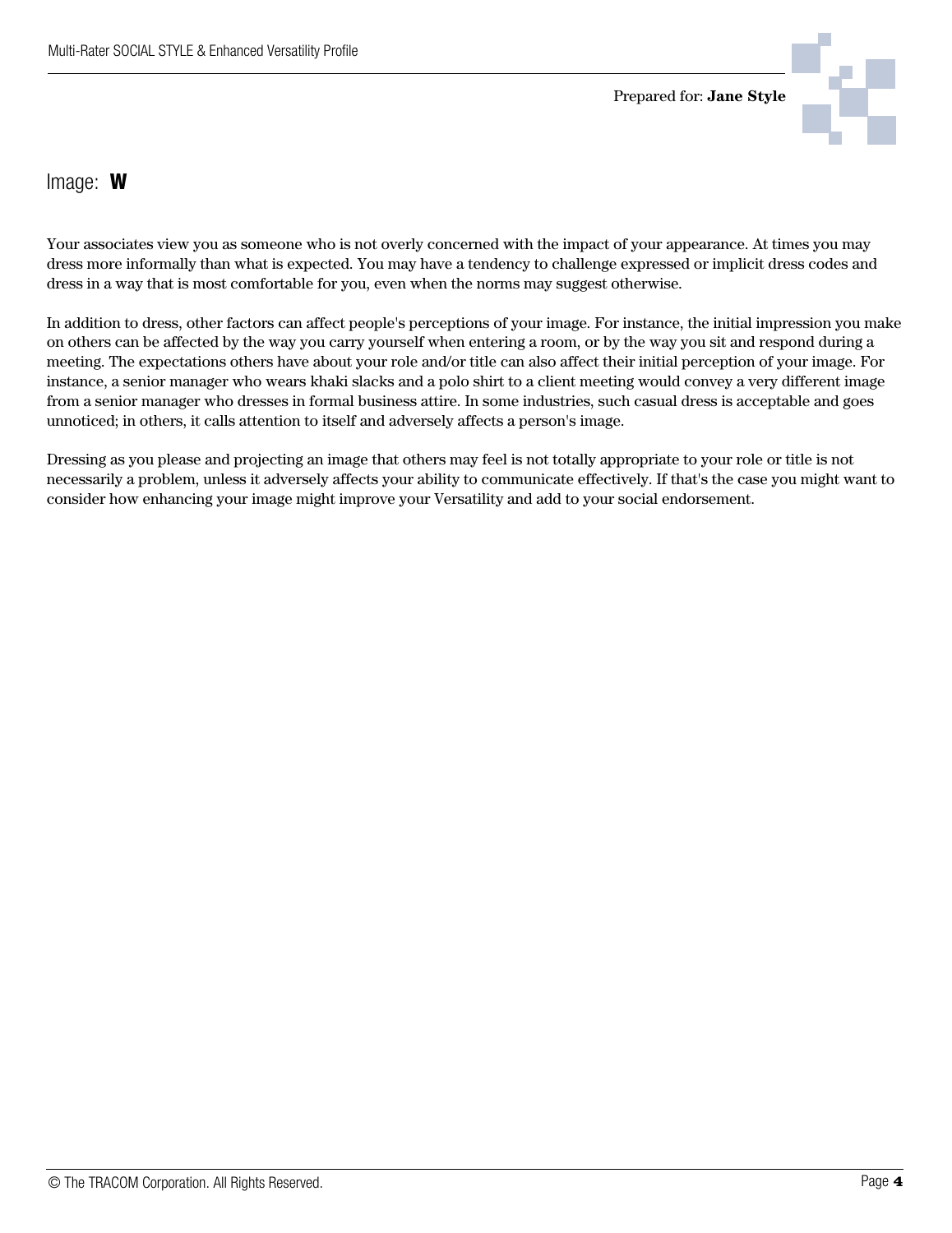

Presentation: **X**

When presenting to groups, your references indicate that most of the time you are clear and effective in communicating your ideas. You speak in an appropriate tone of voice and at a level appropriate to the group. In particular, when presenting to a group, your references indicate that you are typically able to adapt your language and communication style to fit your audience. For example, if the situation calls for the use of simple language instead of technical jargon, you will usually be able to adapt to this requirement.

While you generally present yourself well to groups, you may want to be extra attentive when speaking on topics outside your area of expertise or to unfamiliar audiences by doing such things as observing body language and asking others questions to ensure that you are communicating effectively.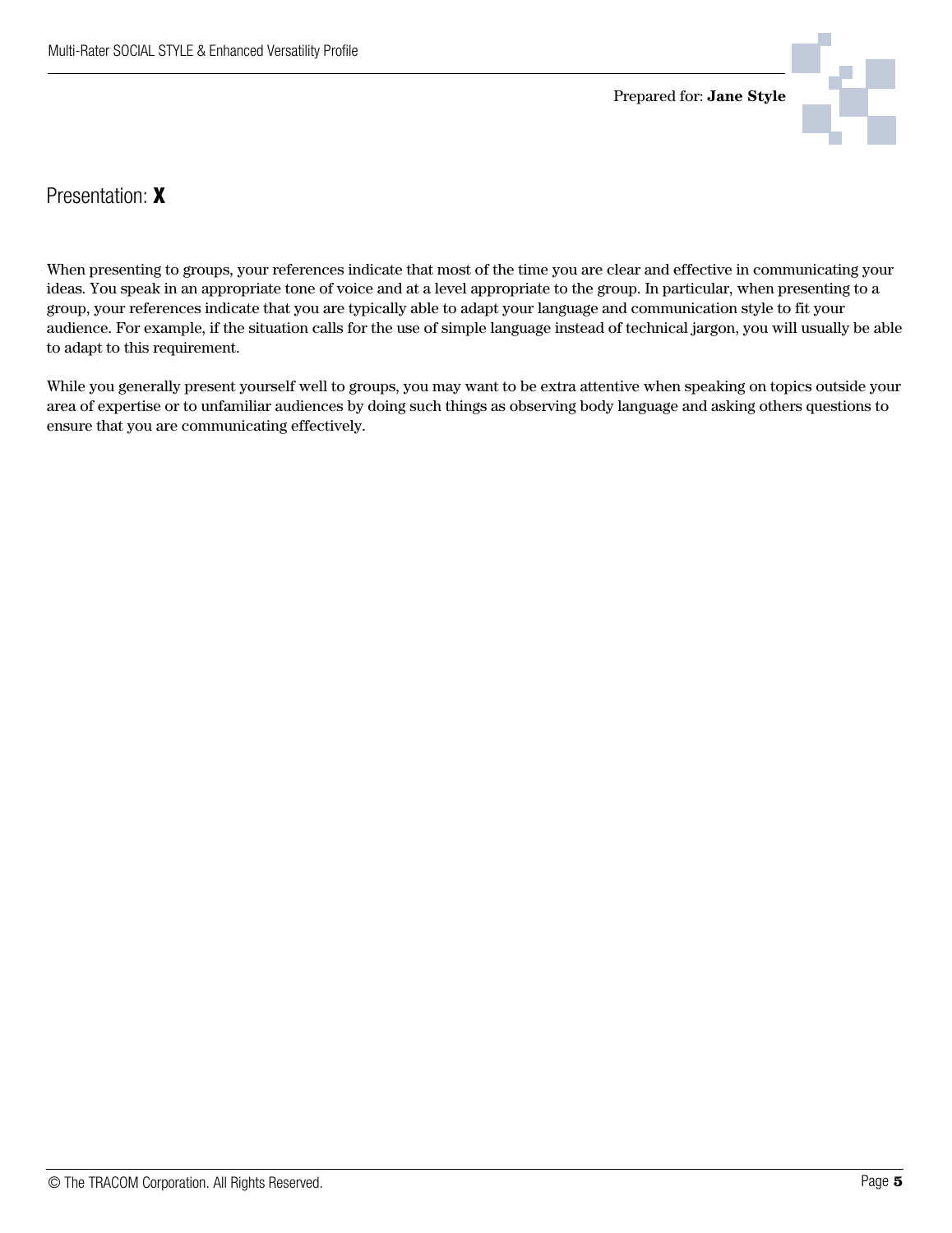



Competence: **W**

Your references indicate that, in general, you are a person on whom they would rely to complete tasks in your areas of personal competence and expertise. However, in situations where you have not displayed the specific expertise needed, they are less likely to seek you out. This may be because you sometimes hesitate or avoid situations where you do not feel totally competent and comfortable. Enhancing your skills in areas that are outside of your usual specialties, or gaining confidence in skills you already possess, might provide you with opportunities to display a greater degree of competence.

Your references indicate that there may be times when you do not readily adapt to unfamiliar situations, and that sometimes you might require extra time to transition to new work requirements or priorities. Changes from your normal way of doing things may cause a certain degree of discomfort for you, and this might affect the quality and timeliness of your work. For example, when adjusting to a sudden shift in priorities, you might deal with problems by falling back on your primary backup behavior (i.e., Attacks). Under such circumstances, you should attempt to be aware of these tendencies and make a conscious decision to deal with the problem in a manner that is most advantageous to adjusting to the new situation.

When you are problem solving, your references indicate that you may occasionally rely on well-established and comfortable methods when new approaches might be the best solution. At times, you may be too quick to rely on "tried and true" approaches without fully considering different or unique ways of handling new situations or challenges. Instead of immediately relying on the way things have been done in the past, you might want to take the time to think about alternative solutions and to seek the creative input of others.

Your references suggest that at times you might not come across as very optimistic. This may simply be a reflection of your style of behaving and interacting with others, or it may be a result of the types of work demands or challenges you face. Optimism is important not only because it makes the work environment more pleasant, but it also conveys a positive tone to others that increases the likelihood that difficult tasks will be accomplished successfully. Increasing your awareness of your behavior and demonstrating your confidence in the likelihood of positive outcomes can help to increase social endorsement.